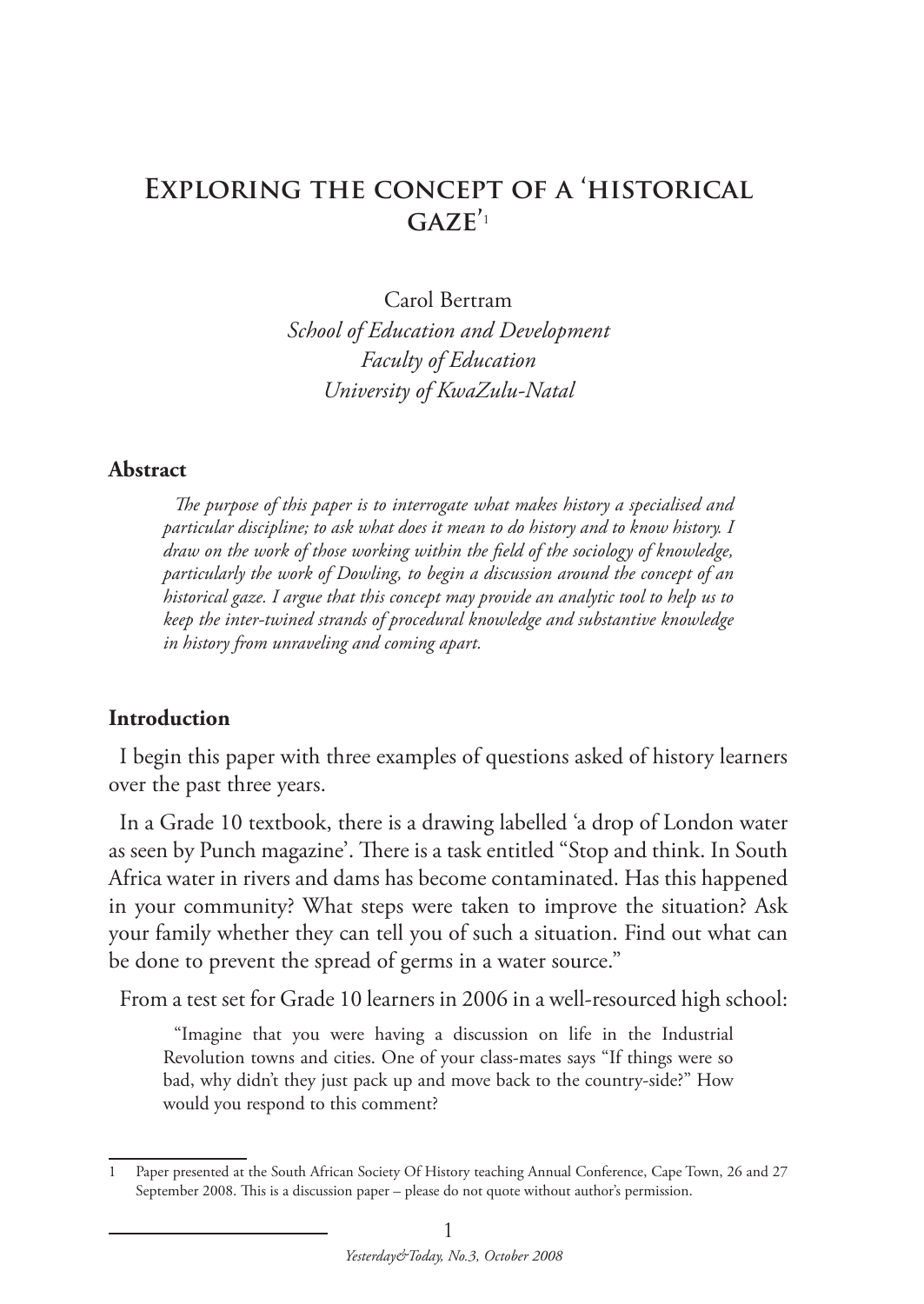Learners wrote things such as: you couldn't move back because you were too poor, because you couldn't find your way back; because you didn't have a map; because there were no jobs in the country. What the teacher wanted was the Acts of Enclosure meant that they no longer had land to move back to.

In a Department of Education exemplar paper, 2006, learners are given an excerpt from a diary written by a missionary in 1923 in the section on the Mfecane. The diary entry describes how homes had clearly been quickly abandoned; some were destroyed and even a child had been left behind. The question asked of learners is:

'The child was a mere skeleton, unable to stand from weakness'. Explain your response to this kind of child abuse.

The common question to ask about each of these, is why is this an historical question?

#### **School knowledge and everyday knowledge**

The South African curriculum is strong on integration, both between academic and everyday knowledge, and between disciplines. This means that the boundaries between 'school' knowledge and everyday knowledge have become more permeable, as have the boundaries between particular disciplines (Taylor, 1999). To use a concept developed by Bernstein, classification refers to the strength of the boundaries between objects (Bernstein, 1996). Thus the curriculum becomes weakly classified, as the boundaries between objects become weaker. The argument is that this makes knowledge more relevant, more accessible and easier to learn.

However, there are also a significant number of researchers working in the field of knowledge from a sociological perspective who argue that academic knowledge and everyday knowledge are differently structured and therefore, differently acquired (Dowling, 1998; Muller & Taylor, 2000). Much of this work has been in the field of mathematics (such as Adler, Pournara, & Graven, 2000), where it is perhaps easier to distinguish between mathematical knowledge and everyday knowledge. In history, perhaps the distinction is not that clear-cut. This then brings me to the focus of this paper, which is: what makes history a particular and specialised discipline? Is there such a thing as an 'historical gaze'?

To get to this, I am going to take a detour via mathematics education.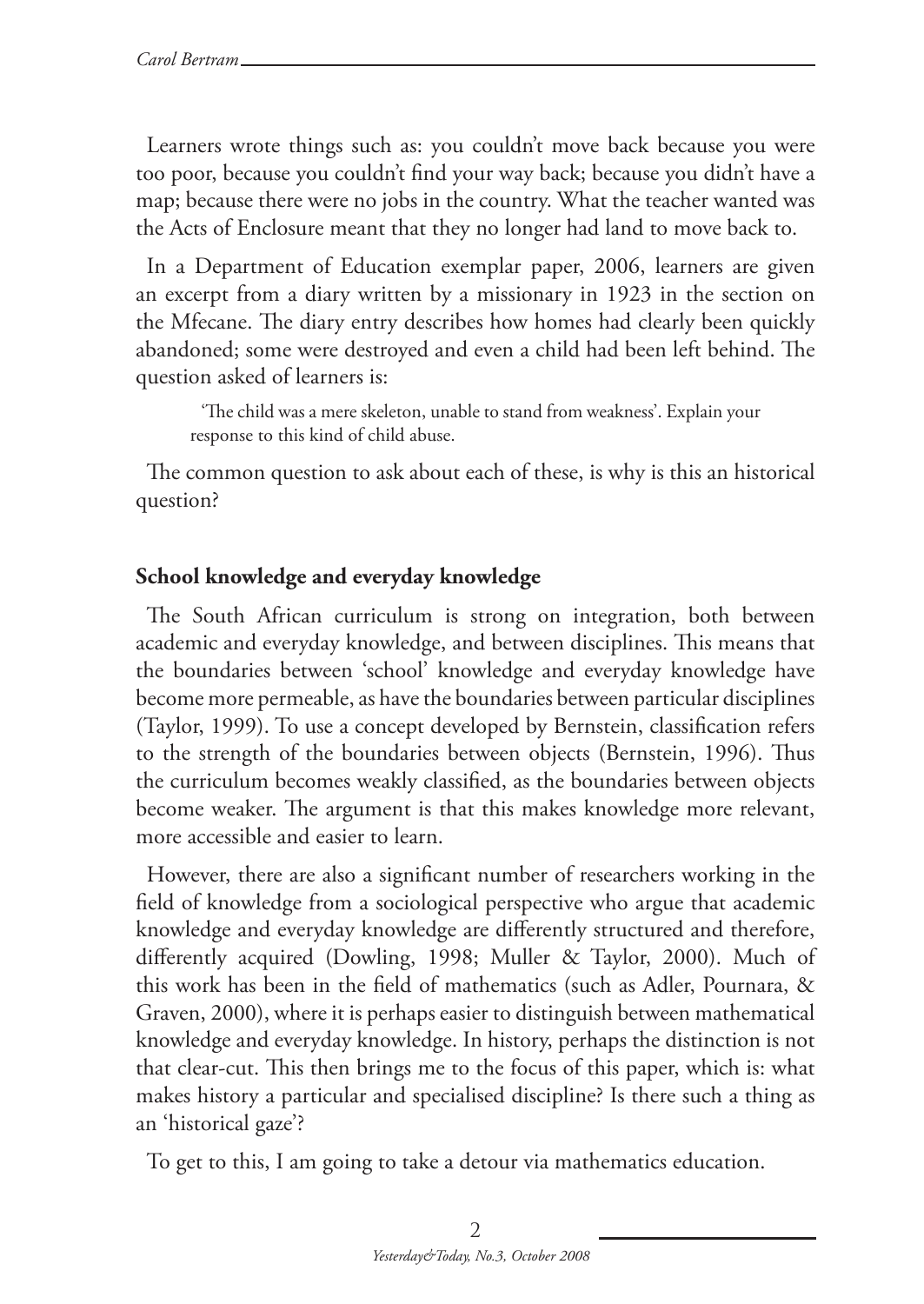# **Mathematics and History**

Paul Dowling (1998) describes four domains of mathematical discourse. Working with the concept of classification, he considers the strength of classification as varying according to two dimensions – classification of content and classification of mode of expression. This means that the content can either be strongly classified (ie. Easily recognisable as mathematical) or weakly classified (where content is not easily recognisable as mathematical). Mode of expression too can either be strongly classified (the language is unambiguously mathematical) or weakly classified (the language is relatively unspecialised or not strongly mathematical). What this means is that there are four domains of mathematical discourse, which are described below.

# **Table 1: Dowling's domains of mathematic discourse**

|         | $C_{\pm}$                                                                                                                                                                                                                                                                                                                          | Mode of expression<br>$\mathsf{C}\mathsf{=}$                                                                                                                                                                                                                                                                                |
|---------|------------------------------------------------------------------------------------------------------------------------------------------------------------------------------------------------------------------------------------------------------------------------------------------------------------------------------------|-----------------------------------------------------------------------------------------------------------------------------------------------------------------------------------------------------------------------------------------------------------------------------------------------------------------------------|
| $C_{+}$ | Esoteric domain<br>(universe of highly<br>specialised<br>abstract mathematical<br>statements)<br>eg. Solve for x:<br>$18x+92=137$                                                                                                                                                                                                  | <b>Expressive domain</b><br>(universe of mathematical state-<br>ments which are unambiguously mathematical<br>in content, but are<br>couched in relatively unspecialised language)<br>e.g. Here is a machine<br>chain. What is<br>its output?<br>$3 - x2 - x8$                                                              |
| c.      | Descriptive domain<br>(universe of mathematical<br>statements which appear<br>from the language in which<br>they are couched to be<br>mathematical, but where the<br>content is not so.)<br>e.g. A café orders p white loaves<br>and q brown loaves every day for<br>r days.<br>What does the expression<br>$(p+q)$ r tell<br>you? | Public domain<br>(universe of statements which are<br>not unambiguously mathematical,<br>either in terms of the content that<br>they refer to, or in the language<br>which is used to do this)<br>e.g. What is the bill for buying<br>1 kg of bananas at R7 per kilo<br>and a bag of oranges at<br>R <sub>10</sub> per bag? |

(from Ensor and Galant, 2005; 292, adapted from Dowling, 1998)

What Dowling (1995, 1998) concluded from his research of mathematical textbooks in the UK, is that excessive use of the public domain means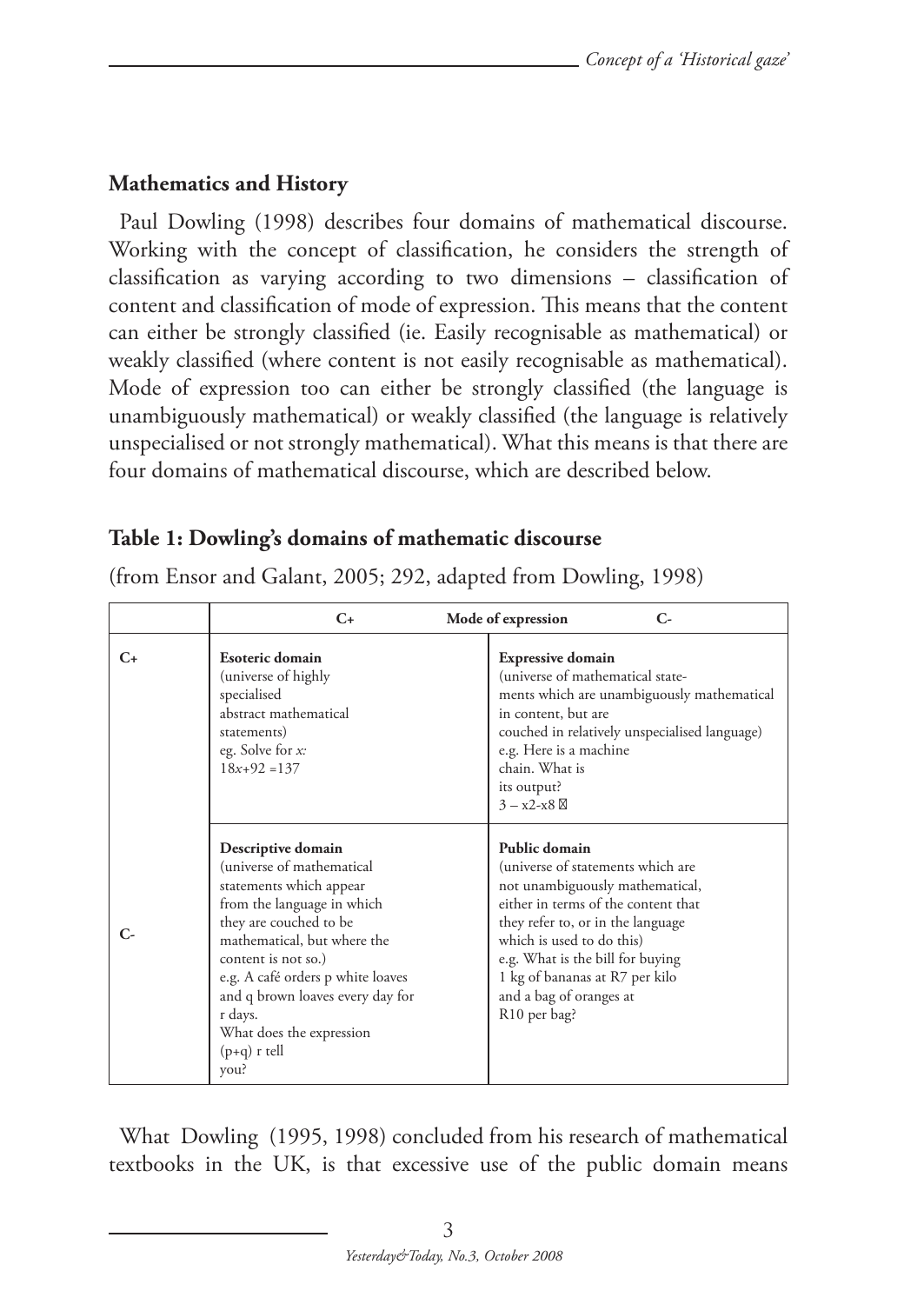that learners are in fact not inducted into the speciality of the discipline of mathematics. Bernstein suggests that acquirers of any discipline develop a tacitly acquired 'gaze', which means that they learn how to 'recognise, regard, realise and evaluate legitimately the phenomena of concern' (1996: 170). Dowling believes that gaining mastery of the esoteric domain (where both content and mode of expression are clearly mathematical) equips one with a mathematical gaze with which one can look out upon the world, and the 'see' mathematics in it (Ensor & Galant, 2005).

So the question I want to debate is, can any of this be relevant for the discourse of history, which has a very different knowledge structure to mathematics?

Dean (2004) suggests that history is made up of two complementary, interlinked strands, which are content and process. She draws on Schwab (1978) who described these strands as (a) syntactic or procedural knowledge, which is knowledge about conducting historical enquiry or 'know-how' knowledge and (b) substantive or propositional knowledge which represents the statements of fact, propositions and concepts of history, which are constructed as a result of the procedural investigations carried out by historians.

History's specialty does not come from the vertical sequencing of its content into ever simplifying analytic abstractions (such as in the discipline of physics); rather its specialty comes from its mode of interrogation and the criteria for the construction of historical texts (Bertram, 2008). Historian John Tosh describes the work of the professional historian as opposed to popular 'social memory' like this:

Professional historians insist on a lengthy immersion in the primary sources, a deliberate shedding of present-day assumptions and a rare degree of empathy and imagination. Popular historical knowledge, on the other hand, tends to a highly selective interest in the remains of the past, is shot through with present-day assumptions and is only incidentally concerned to understand the past on its own terms (2006: 12).

Tosh seems to be describing both procedural knowledge – that of a deep reading of primary sources, as well as a way of being and thinking. This is a historical gaze, which encompasses an ability to understand the past in its own context and to approach it with empathy and imagination.

# **Students and historical evidence**

Wineburg's (2001) empirical work is to understand how historical thinking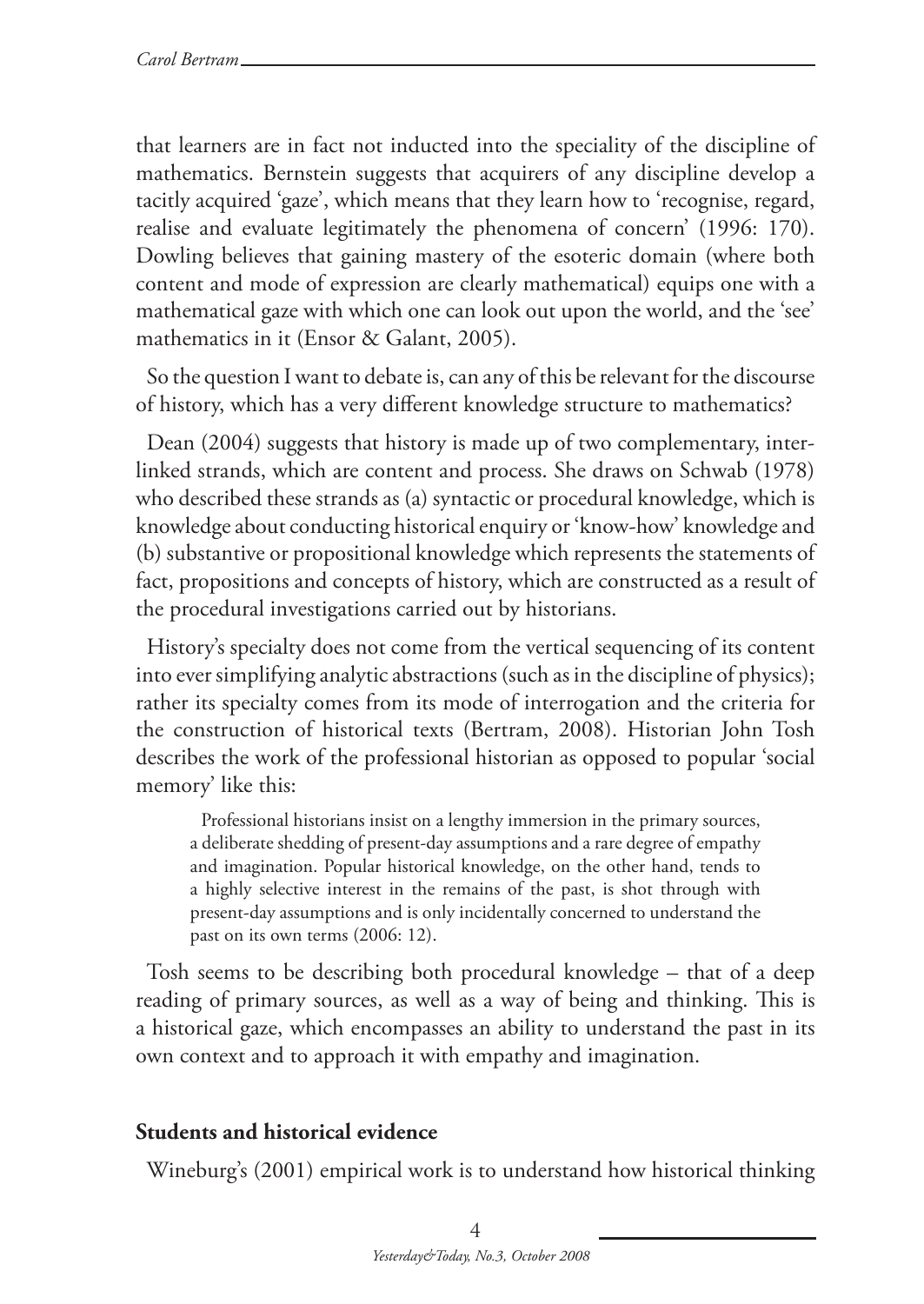really works by studying how students and historians interact with original historical evidence; how they come to understand history. He gave eight historians a set of documents about the Battle of Lexington and asked them to think aloud while they read these. He noticed how they comprehended a sub-text, 'a text of hidden and latent meanings' (p. 65). For the historians, even those not reading in their specialist area, '(T)he comprehension of the text reaches beyond words and phrases to embrace intention, motive, purpose and plan – the same set of concepts we use to decipher human action' (p. 67). When historians were asked to rank the relative trustworthiness of the documents, they ranked the excerpt from an American history textbook last.

Wineburg asked eight high achieving high school students to do the same task. Many of the students rated the textbook excerpt as the most trustworthy, failing 'to see the text as a social instrument skilfully crafted to achieve a social end' (p 69). The students also did not read the source of the document before reading the text; the text's attribution was not that important, whereas for the historians what is said is inseparable from who said it and under what circumstances. Wineburg surmises that one of the reasons these students had so little sense of how to read an historical text, is that textbook texts dominate the history classroom, and these are often written without any indication of judgement, interpretation or uncertainty (p 78).

Thus, there are certain procedures that inform what historians do, most notably linking any primary text to its author and the context in which it was written, reading the subtext of the document and understanding the text in its original context. Texts are seen as 'slippery, cagey, and protean, reflecting the uncertainty and disingenuity of the real world' (Wineburg, 2001: 66). This kind of in-depth reading of sources can only happen with an in-depth knowledge of the context and time in which they were written. Leinhardt (1994) shows that historians understand their work as holistically encompassing a deep engagement with primary sources and the use of this evidence to construct a convincing case. This gives us some understanding into what it means to do history or to think like an historian.

We could say that procedural knowledge or 'doing history' maps onto Dowling's 'mode of expression'. However, I think that 'mode of expression' can also be understood as knowing about the specialist ways in which history uses the language of time, chronology and explanations of cause and effect (Martin, 2007; Coffin, 2006). A deep knowledge of the context and time in which a source is written, together with a substantive knowledge of the propositional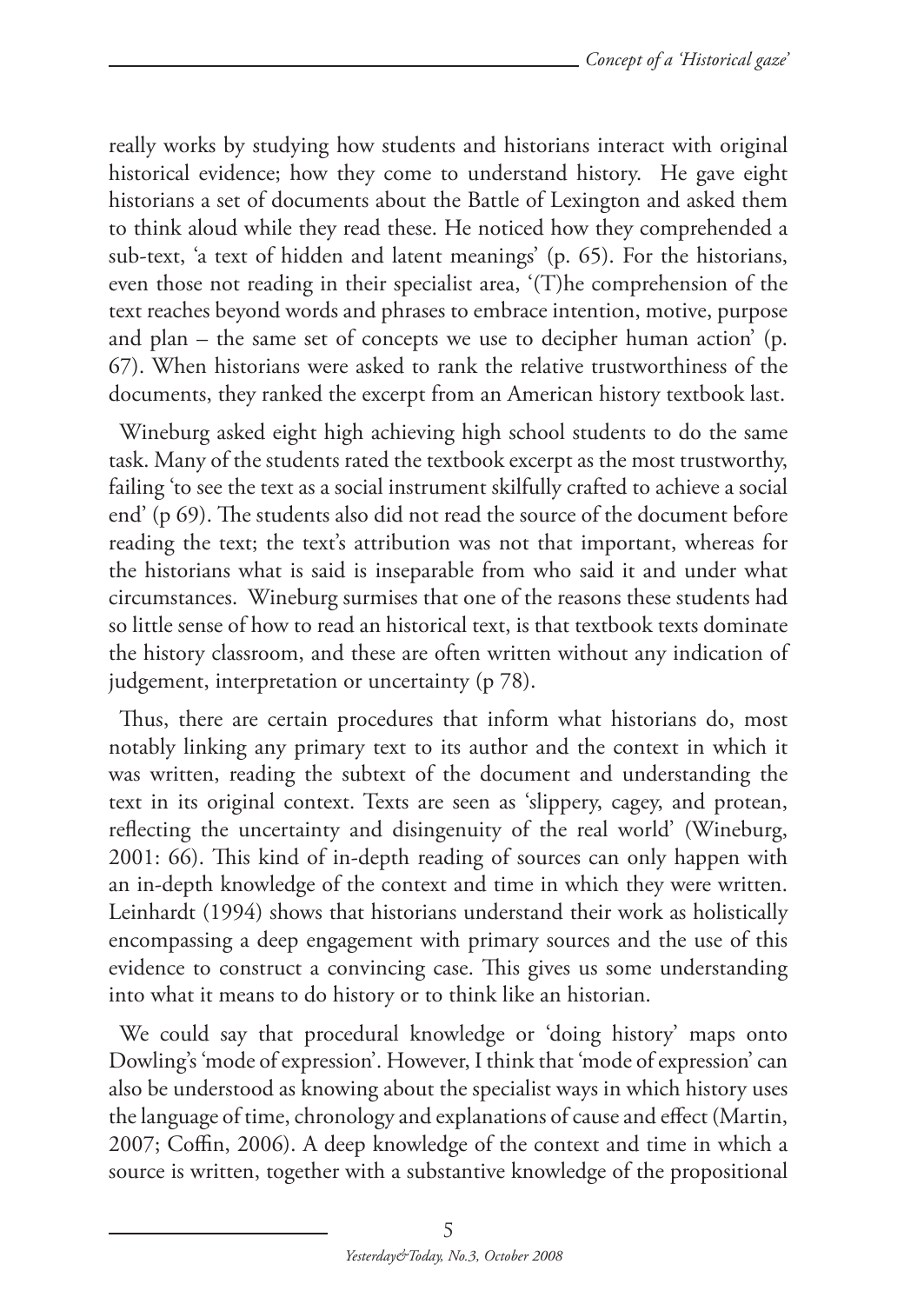knowledge accumulated by historians over many years, makes up the content domain. The substance of historical knowledge is to know what key events shaped the past, and how these events did so. It also means developing a sense of period, or an understanding of a particular era or human society (Dean, 2004), as well as an understanding that different people interpret historical events in different ways for different purposes.

A possible map from the discipline of History onto Dowling's domains can be done in the following way:

|           | $C_{+}$<br>Mode of expression<br>$\mathsf{C}\text{-}$                                                                                                                                                                                 |                                                                                                                                                                                                                                              |
|-----------|---------------------------------------------------------------------------------------------------------------------------------------------------------------------------------------------------------------------------------------|----------------------------------------------------------------------------------------------------------------------------------------------------------------------------------------------------------------------------------------------|
| $C_{\pm}$ | Esoteric domain<br>(content clearly historical, and<br>language specialised and procedures<br>specialised)<br>e.g. Read two newspaper reports on<br>the Boston Tea Party.                                                             | <b>Expressive domain</b><br>(unambiguously historical in content, but<br>are couched in relatively unspecialised<br>language)<br>e.g. "why not move back to the<br>countryside?"                                                             |
| Content   | Identify which side each source<br>supports, identifying the bias in each<br>source.                                                                                                                                                  |                                                                                                                                                                                                                                              |
|           | Descriptive domain<br>(universe of historical statements)<br>which appear from the language<br>in which they are couched, and<br>the procedures to be historical, but<br>where the content is not so.)<br>e.g. 'child abuse' question | Public domain<br>(universe of statements which are not<br>unambiguously historical, either in terms<br>of the content that they refer to, or in the<br>language which is used to do this)<br>e.g. Textbook example of water<br>contamination |

# **Domains for History from the Dowling structure**

I would place an assessment question such as "Read two newspaper reports on the Boston Tea Party. Identify which side each source supports, identifying the bias in each source." Into the 'esoteric'domain. The question has both clearly historical content and specialised language and procedures because learners are required to engage with the sources in an historical way.

I place the question about "Why did people not move back to the country side?" in the domain of clear history content (the Industrial Revolution) but non-specialised language. Many of the learners did not recognise that this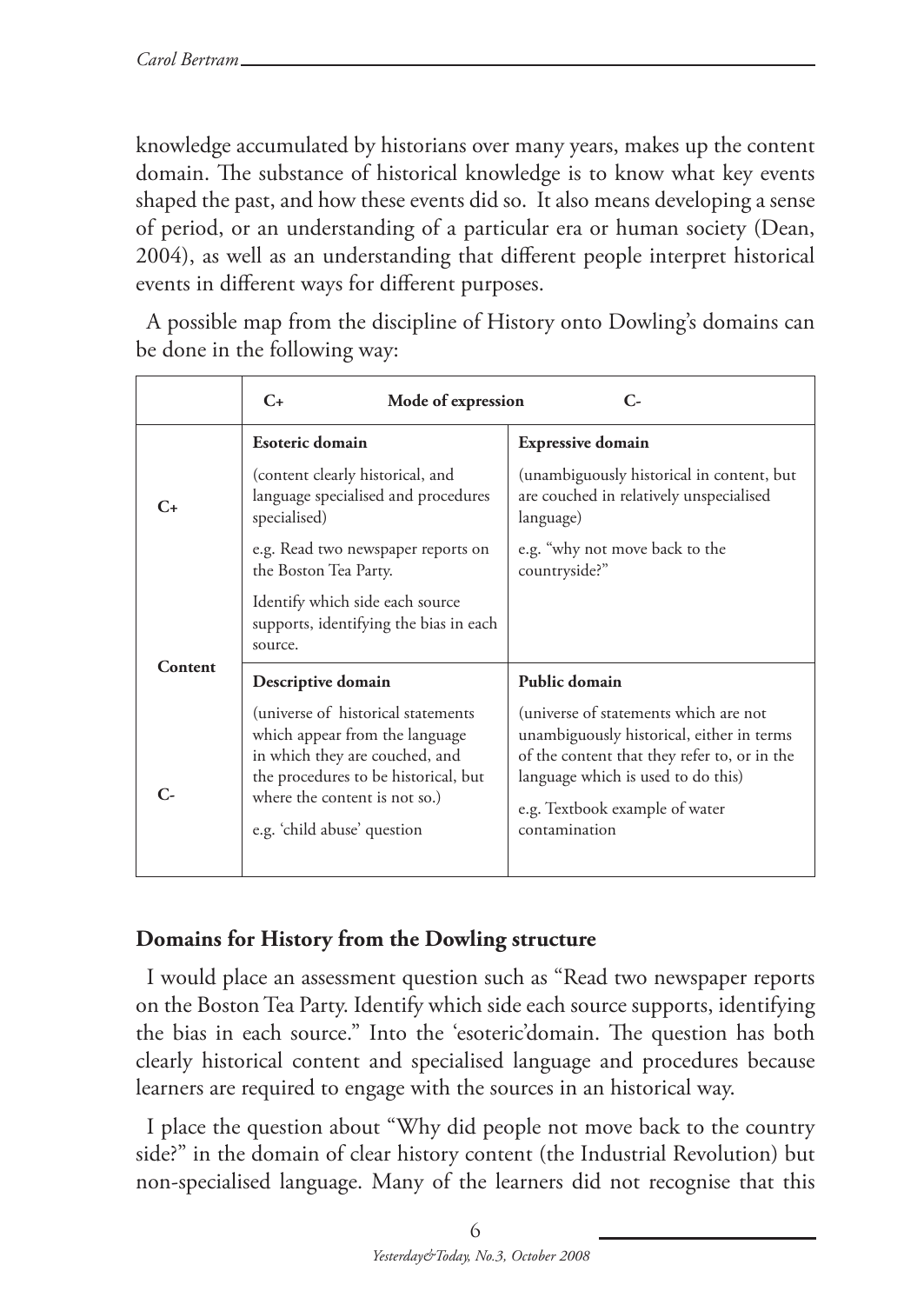question required a historical response, so they responded from their 'every day' knowledge viz. People did not know the way, or did not have a map to go back to the countryside.

I place the question about "Explain your response to this kind of child abuse" in the descriptive domain of weak historical knowledge, and specialised procedure. This is because learners are required to interrogate a source, so it appears to be an historical procedure. However, the question is asking learners to read the source from the perspective of the twenty-first century and human rights, rather than engaging 'a deliberate shedding of present-day assumptions' (Tosh, 2006), which is how historians would read such a source. There is no 'historical' knowledge drawn on here, rather learners asked for their own opinion on a relatively new construct 'child abuse'.

I place the task about interrogating water sanitation and contamination in the 'public' domain, which has neither historical content nor specialised language or procedure. The content is about water (which would appear to 'fit' into natural science or geography) and there are no specialised historical procedures required.

I suggest that these domains give us an analytic tool to interrogate the kinds of tasks that history learners are required to perform at school. I do not suggest that all school history tasks must be located in the 'esoteric' domain, since it is obviously important to make links with learners' everyday knowledge and knowledge of other subjects. And of course the purpose of school history in South Africa is not only to induct learners into the discipline, but also to support the principles of transformation, democracy, human rights and social justice (Department of Education, 2003). However, we should recognise the power of this domain to give learners mastery over both history content and mode of expression. When learners gain mastery over the esoteric domain, they will develop an historical gaze.

# **Conclusion**

The FET National Curriculum Statement is strongly in favour of the procedural aspect of history, although it does not ignore the importance of substantive knowledge, which is clearly described. It is clear that "Learners who study history use the insights and skills of historians. They analyse sources and evidence and study different interpretations, divergent opinions and voices."(Department of Education, 2003; 10).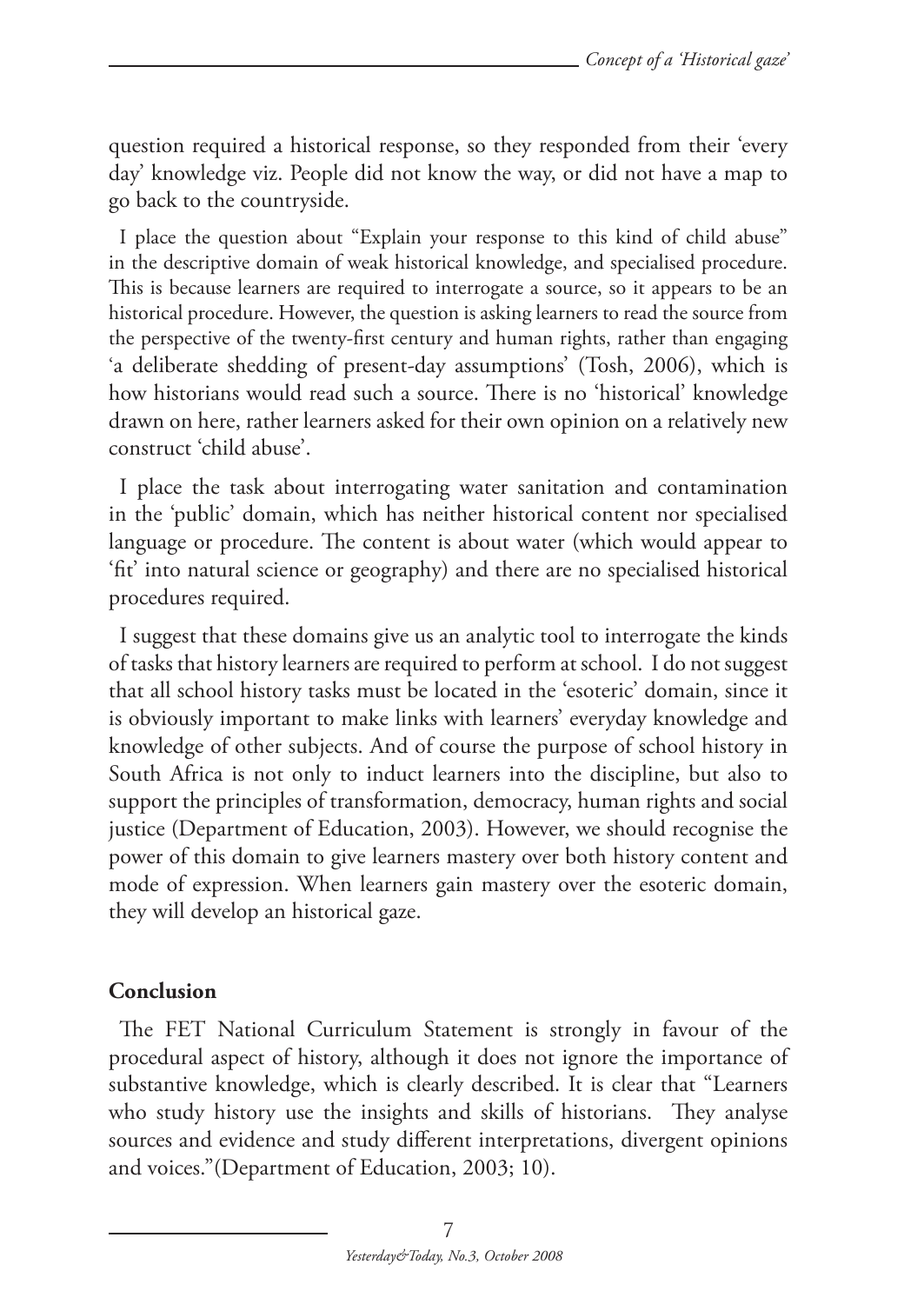As we have seen the FET curriculum unfolding over the past three years, I think there is evidence to show that the curriculum's strong emphasis on doing history, on the cycle of enquiry and on source-based assessment can easily mean that not sufficient attention is being paid to substantive knowledge. Educators who themselves have a historical gaze are able to hold together the content and the procedural aspects. Educators, who do not have a strong historical gaze, easily slip into the technical requirements of 'covering' the Learning Outcomes and Assessment Standards in atomistic and fragmented ways. An analysis of a selection of Grade 10 assessment tasks from 2006 showed that many questions required very little historical knowledge to answer them, and that questions were not historical in procedure but merely comprehension questions. We see in many assessment tasks the form but not the substance of history enquiry (Bertram, 2008).

I suggest that the concept of an historical gaze may help us to keep focused on the importance of keeping the inter-twined strands of procedural knowledge and substantive knowledge from unraveling and coming apart.

#### **Acknowledgements**

These ideas are drawn from a PhD study on the recontextualisation of the Grade 10 South African History curriculum, which was partially funded by the National Research Foundation (Thuthuka grant No 61985).

#### **References**

- J Adler, C Pournara & M Graven, (2000). Integration within and across mathematics. *Pythagoras, 52*, 2-13.
- B Bernstein, (1996). *Pedagogy, symbolic control and identity. Theory, research, critique*. London: Taylor Francis.
- C Bertram, (2008). *Curriculum recontextualisation: a case study of the South African high school History curriculum.* University of KwaZulu-Natal, Pietermaritzburg.
- J Dean, (2004). Doing history: theory, practice and pedagogy. In S Jeppie (Ed.), *Toward new histories for South Africa: on the place of the past in our present*. Cape Town: Juta Gariep.
- Department of Education. (2003). *National Curriculum Statement Grades 10 -12 (General) History*. Pretoria: Department of Education.
- P Dowling, (1995). Discipline and mathematise: the myth of relevance in education. *Perspectives in Education, 16*(2), 209-226.